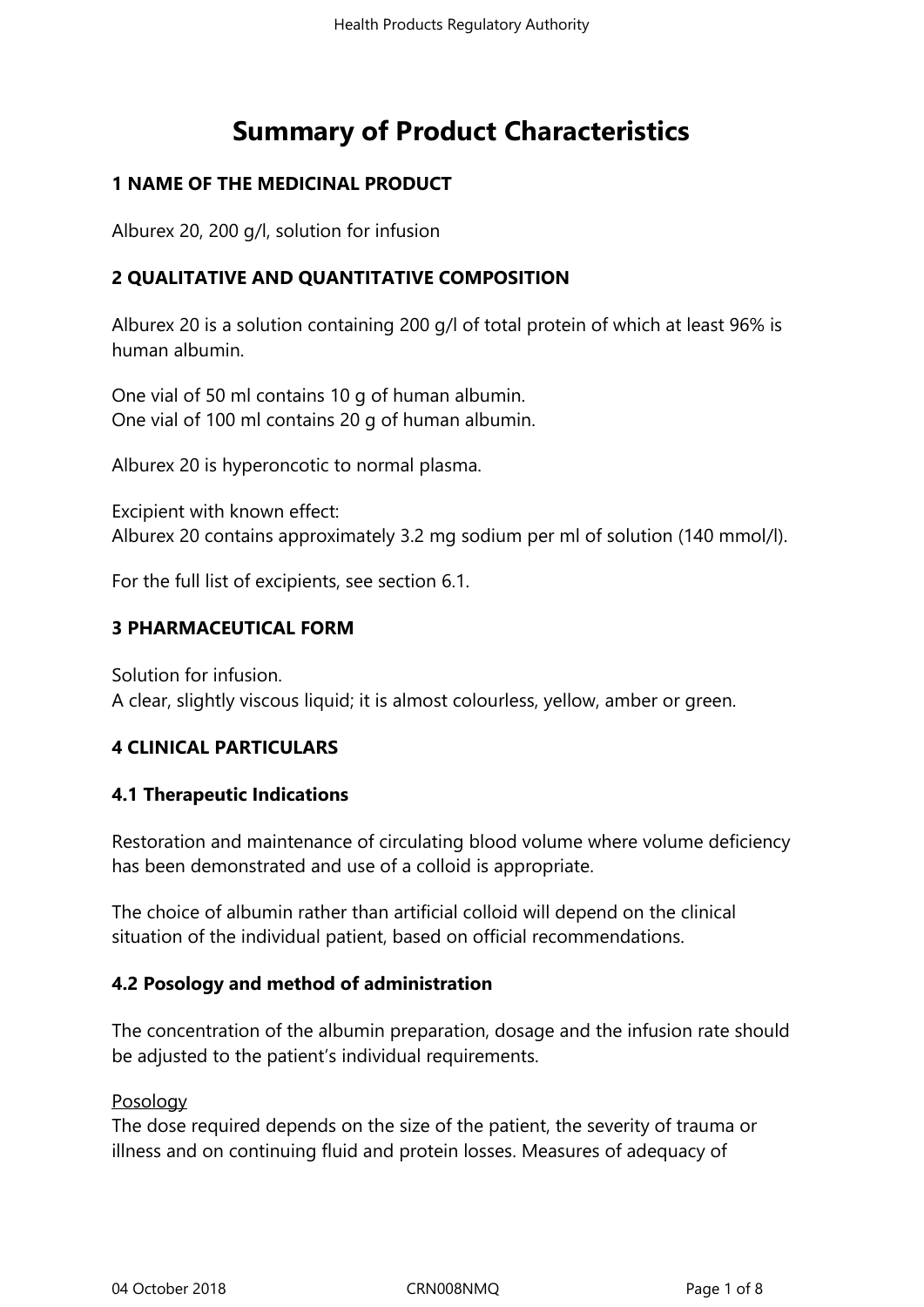circulating volume and not plasma albumin levels should be used to determine the dose required.

If human albumin is to be administered, haemodynamic performance should be monitored regularly; this may include:

- arterial blood pressure and pulse rate
- central venous pressure
- pulmonary artery wedge pressure
- urine output
- electrolyte
- haematocrit / haemoglobin

#### *Paediatric population*

The posology in children and adolescents (0-18 years) should be adjusted to the patient's individual requirements.

#### Method of administration

Human albumin can be directly administered by the intravenous route, or it can also be diluted in an isotonic solution (e.g. 5% glucose or 0.9 % sodium chloride). The infusion rate should be adjusted according to the individual circumstances and the indication.

In plasma exchange the infusion rate should be adjusted to the rate of removal.

## **4.3 Contraindications**

Hypersensitivity to albumin preparations or to any of the excipients listed in section 6.1.

## **4.4 Special warnings and precautions for use**

Suspicion of allergic or anaphylactic type reactions requires immediate discontinuation of the infusion. In case of shock, standardmedical treatment for shock should be implemented.

Albumin should be used with caution in conditions where hypervolaemia and its consequences or haemodilution could represent a special risk for the patient. Examples of such conditions are:

- · decompensated cardiac insufficiency
- · hypertension
- · oesophageal varices
- · pulmonary oedema
- · haemorrhagic diathesis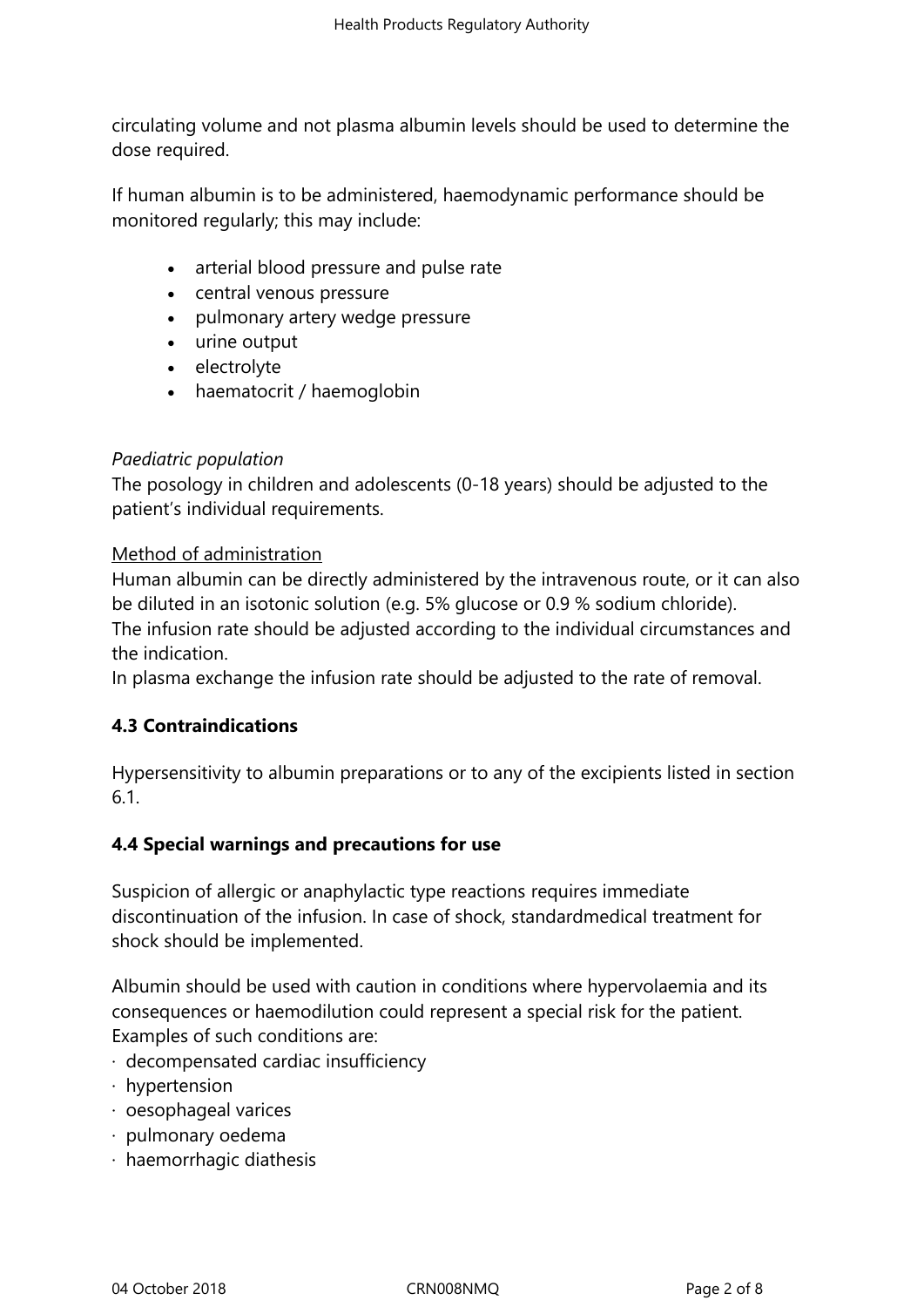- · severe anaemia
- · renal and post-renal anuria

The colloid-osmotic effect of human albumin 200 g/l is approximately four times that of blood plasma. Therefore, when concentrated albumin is administered, care must be taken to assure adequate hydration of the patient. Patients should be monitored carefully to guard against circulatory overload and hyperhydration.

200–250 g/l human albumin solutions are relatively low in electrolytes compared to the 40–50 g/l human albumin solutions. When albumin is given, the electrolyte status of the patient should be monitored (see section 4.2) and appropriate steps taken to restore or maintain the electrolyte balance.

Albumin solutions must not be diluted with water for injections as this may cause haemolysis in recipients.

If comparatively large volumes are to be replaced, controls of coagulation and haematocrit are necessary. Care must be taken to ensure adequate substitution of other blood constituents (coagulation factors, electrolytes, platelets and erythrocytes).

Hypervolaemia may occur if the dosage and infusion rate are not adjusted to the patient's circulatory situation. At the first clinical signs of cardiovascular overload (headache, dyspnoea, jugular vein congestion), or increased blood pressure, raised venous pressure and pulmonary oedema, the infusion is to be stopped immediately.

Alburex 20 contains approximately 3.2 mg sodium per ml of solution (140 mmol/l). That should be taken into consideration for patients on a controlled sodium diet.

#### Transmissible agents

Standard measures to prevent infections resulting from the use of medicinal products prepared from human blood or plasma include selection of donors, screening of individual donations and plasma pools for specific markers of infection and the inclusion of effective manufacturing steps for the inactivation/removal of viruses. Despite this, when medicinal products prepared from human blood or plasma are administered, the possibility of transmitting infective agents cannot be totally excluded. This also applies to unknown or emerging viruses and other pathogens.

There are no reports of virus transmissions with albumin manufactured to European Pharmacopoeia specifications by established processes.

It is strongly recommended that every time that Alburex 20 is administered to a patient, the name and batch number of the product are recorded in order to maintain a link between the patient and the batch of the product.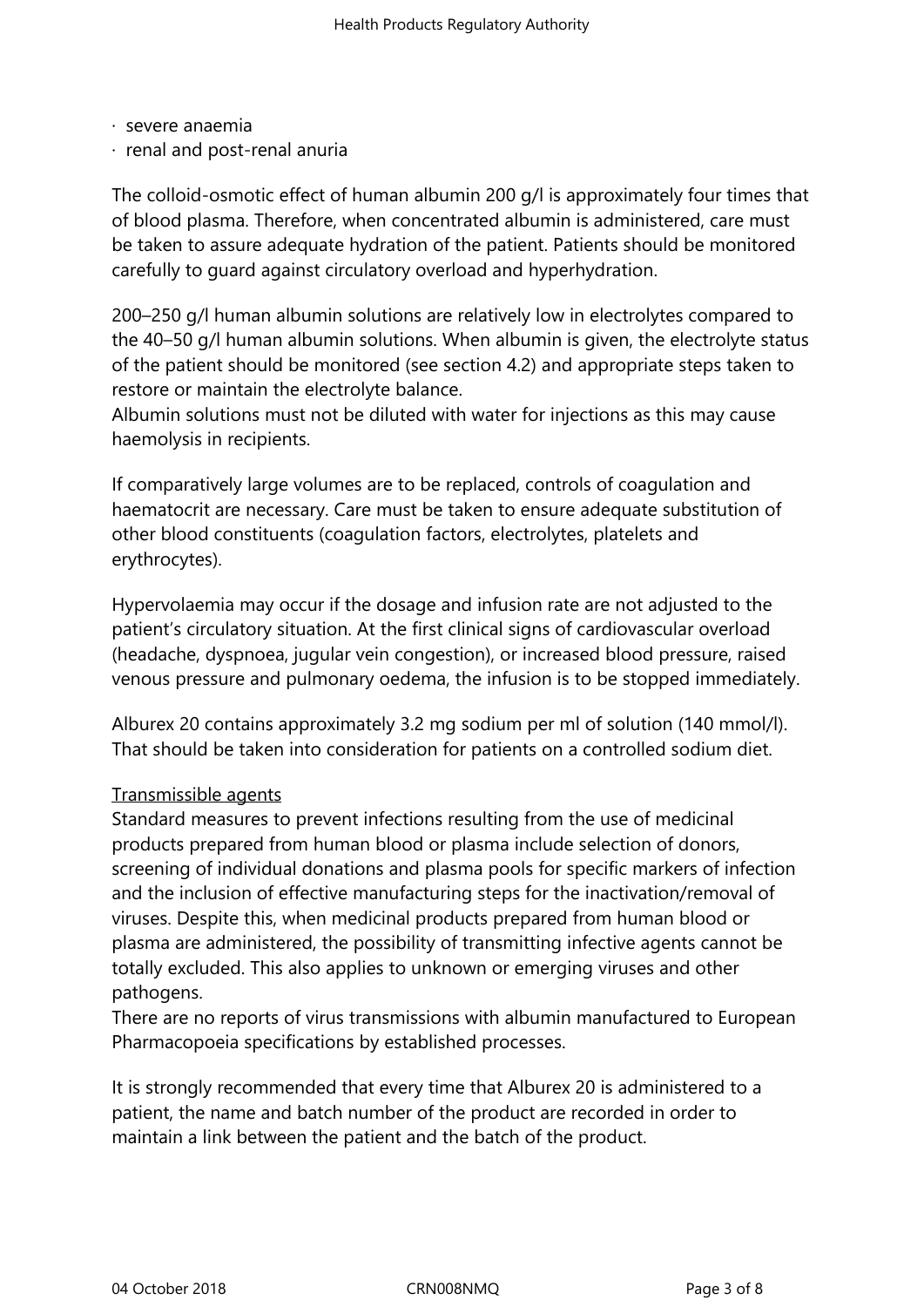## **4.5 Interaction with other medicinal products and other forms of interactions**

No specific interactions of human albumin with other medicinal products are known.

## **4.6 Fertility, pregnancy and lactation**

#### **Pregnancy**

No animal reproduction studies have been conducted with Alburex 20. Its safety for use in human pregnancy has not been established in controlled clinical trials and therefore it should only be given with caution to pregnant women. However, clinical experience with albumin suggests that no harmful effects on the course of pregnancy, or on the foetus and the neonate are to be expected.

#### Breast-feeding

It is unknown whether Alburex 20 is excreted in human milk. Since human albumin is a normal constituent of human blood, treatment of the nursing mother with Alburex 20 is not expected to present a risk to the breastfed newborn/infant.

#### Fertility

No animal reproduction studies have been conducted with Alburex 20. However, human albumin is a normal constituent of human blood and harmful effects on fertility are not expected.

#### **4.7 Effects on ability to drive and use machines**

No effects on the ability to drive and use machines have been observed.

## **4.8 Undesirable effects**

#### Summary of the safety profile

Mild reactions with human albumin solutions such as flush, urticaria, fever and nausea occur rarely. These reactions normally disappear rapidly when the infusion rate is slowed down or the infusion is stopped. Very rarely, severe allergic reactions such as anaphylactic shock may occur. In these cases, the infusion should be stopped immediately and an appropriate treatment should be initiated.

#### Tabulated list of adverse reactions

The summary table below presents the adverse reactions which have been observed with Alburex during the post-marketing phase, according to the MedDRA system organ classification (SOC and Preferred Term Level).

As the post-marketing reporting of adverse reactions is voluntary and from a population of uncertain size, it is not possible to reliably estimate the frequency of these reactions.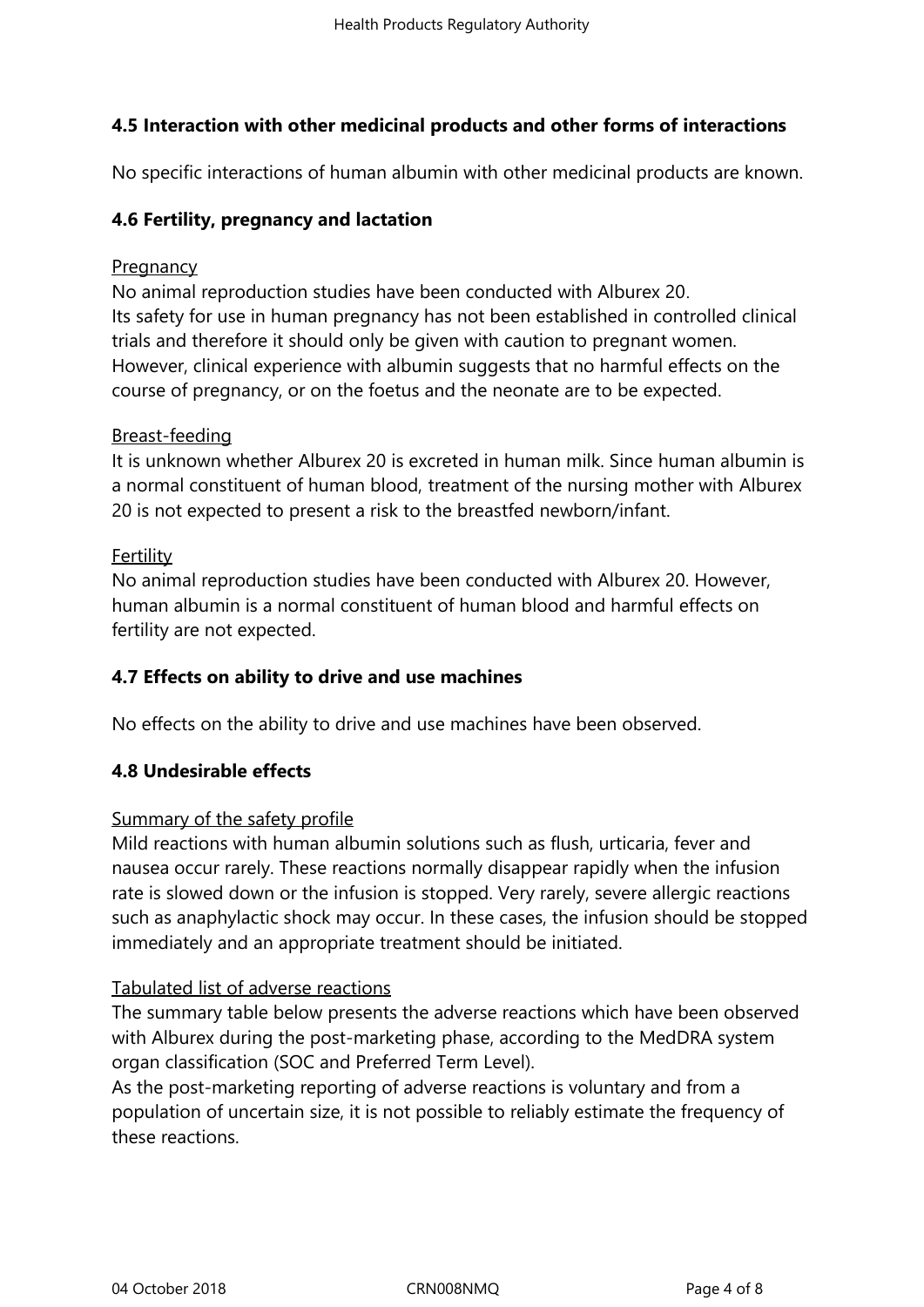Hence the frequency category "not known (cannot be estimated from the available data)" is used.

| MedDRA System Organ Class<br>(SOC)                      | <b>Adverse Reaction</b>                                         | Frequency |
|---------------------------------------------------------|-----------------------------------------------------------------|-----------|
| Immune system disorders                                 | Hypersensitivity reactions (including<br>anaphylaxis and shock) | Not known |
| Gastrointestinal disorders                              | Nausea                                                          | Not known |
| Skin and subcutaneous tissue<br>disorders               | Flush, urticaria                                                | Not known |
| General disorders and<br>administration site conditions | Fever                                                           | Not known |

## Reporting of suspected adverse reactions

Reporting suspected adverse reactions after authorisation of the medicinal product is important. It allows continued monitoring of the benefit/risk balance of the medicinal product. Healthcare professionals are asked to report any suspected adverse reactions via HPRA Pharmacovigilance, Earlsfort Terrace, IRL - Dublin 2; Tel: +353 1 6764971; Fax: +353 1 6762517. Website: www.hpra.ie; Email: medsafety@hpra.ie

For safety information with respect to transmissible agents, see section 4.4.

# **4.9 Overdose**

Hypervolaemia may occur if the dosage and infusion rate are too high. At the first clinical signs of cardiovascular overload (headache, dyspnoea, jugular vein congestion) or increased blood pressure, raised central venous pressure and pulmonary oedema, the infusion should be stopped immediately and the patient's haemodynamic parameters carefully monitored.

# **5 PHARMACOLOGICAL PROPERTIES**

## **5.1 Pharmacodynamic properties**

Pharmacotherapeutic group: plasma substitutes and plasma protein fractions, ATC code: B05AA01.

Human albumin accounts quantitatively for more than half of the total protein in the plasma and represents about 10% of the protein synthesis activity of the liver.

Physico-chemical data: human albumin 200 g/l has a corresponding hyperoncotic effect.

The most important physiological functions of albumin results from its contribution to oncotic pressure of the blood and transport function. Albumin stabilises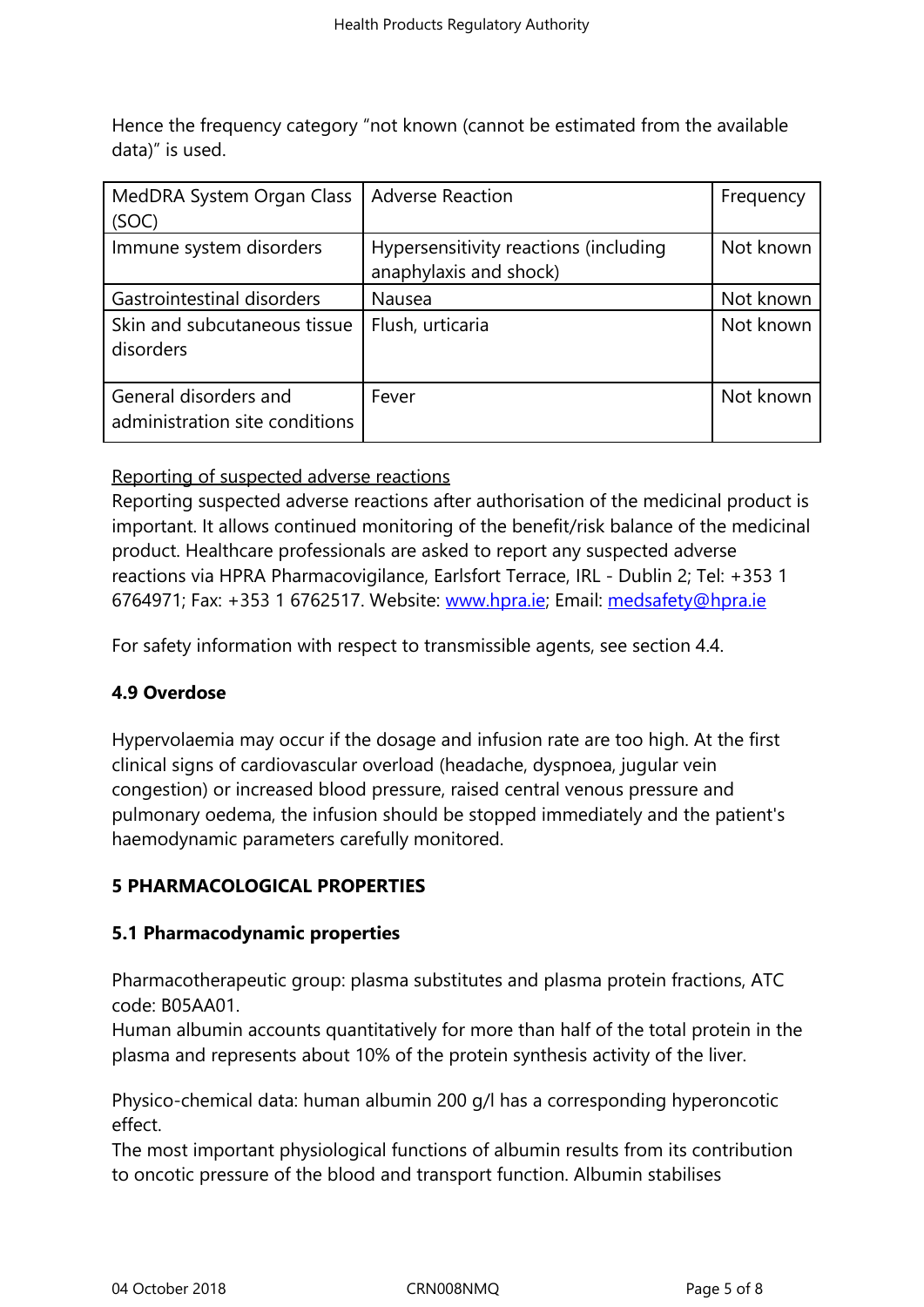circulating blood volume and is a carrier of hormones, enzymes, medicinal products and toxins.

## **5.2 Pharmacokinetic properties**

#### **Distribution**

Under normal conditions, the total exchangeable albumin pool is 4–5 g/kg body weight, of which 40–45% is present intravascularly and 55–60% in the extravascular space. Increased capillary permeability will alter albumin kinetics and abnormal distribution may occur in conditions such as severe burns or septic shock.

#### Elimination

Under normal conditions, the average half-life of albumin is about 19 days. The balance between synthesis and breakdown is normally achieved by feedback regulation. Elimination is predominantly intracellular and due to lysosome proteases.

In healthy subjects, less than 10% of infused albumin leaves the intravascular compartment during the first 2 hours following infusion. There is considerable individual variation in the effect on plasma volume. In some patients the plasma volume can remain increased for some hours. However, in critically ill patients, albumin can leak out of the vascular space in substantial amounts at an unpredictable rate.

## **5.3 Preclinical safety data**

Human albumin is a normal constituent of human plasma and acts like physiological albumin.

In animals, single dose toxicity testing is of little relevance and does not permit the evaluation of toxic or lethal doses or of a dose-effect relationship. Repeated dose toxicity testing is impracticable due to the development of antibodies to heterologous protein in animal models.

To date, human albumin has not been reported to be associated with embryo-foetal toxicity, oncogenic or mutagenic potential. No signs of acute toxicity have been described in animal models.

## **6 PHARMACEUTICAL PARTICULARS**

## **6.1 List of excipients**

Sodium N-acetyltryptophanate 16 mmol/l Sodium caprylate 16 mmol/l Sodium chloride q.s. to a sodium content of 140 mmol/l Water for injections q.s. to 1 liter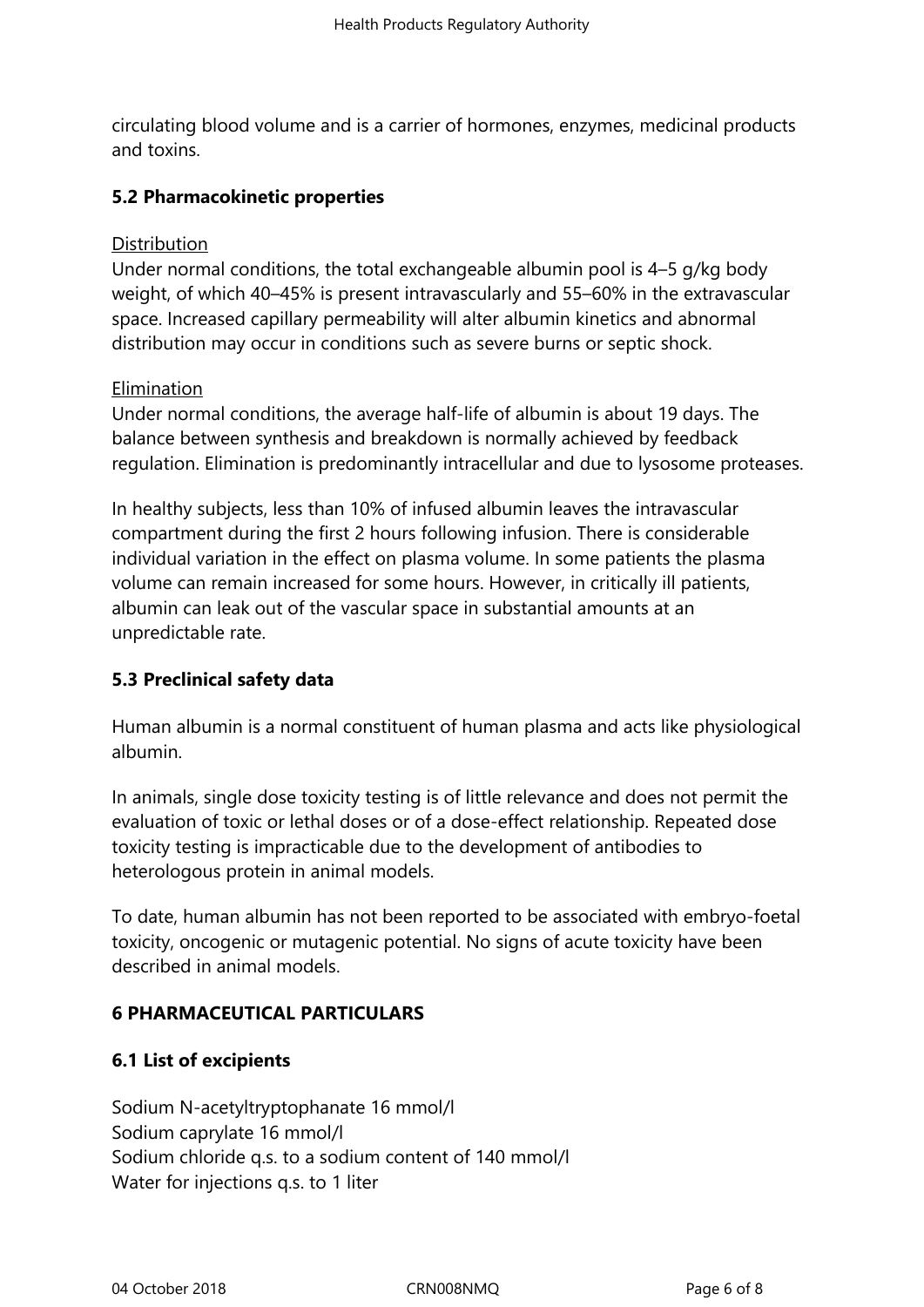# **6.2 Incompatibilities**

Human albumin must not be mixed with other medicinal products (except those mentioned in 6.6), whole blood and packed red cells.

#### **6.3 Shelf life**

3 years.

#### **6.4 Special precautions for storage**

Do not store above 25 °C. Do not freeze. Keep the vial in the outer carton in order to protect from light.

#### **6.5 Nature and contents of container**

50 ml of solution in a single vial (glass type II) with a stopper (halogenated synthetic elastomer).

100 ml of solution in a single vial (glass type II) with a stopper (halogenated synthetic elastomer).

1 vial per pack (10 g/50 ml, 20 g/100 ml).

Not all pack sizes may be marketed.

## **6.6 Special precautions for disposal and other handling**

The solution can be directly administered by the intravenous route, or it can also be diluted in an isotonic solution (e.g. 5% glucose or 0.9 % sodium chloride).

Albumin solutions must not be diluted with water for injections as this may cause haemolysis in recipients.

If large volumes are administered, the product should be warmed to room or body temperature before use.

Do not use solutions which are cloudy or have deposits. This may indicate that the protein is unstable or that the solution has become contaminated.

Once the vial has been opened, the contents should be used immediately.

Any unused medicinal product or waste material should be disposed of in accordance with local requirements.